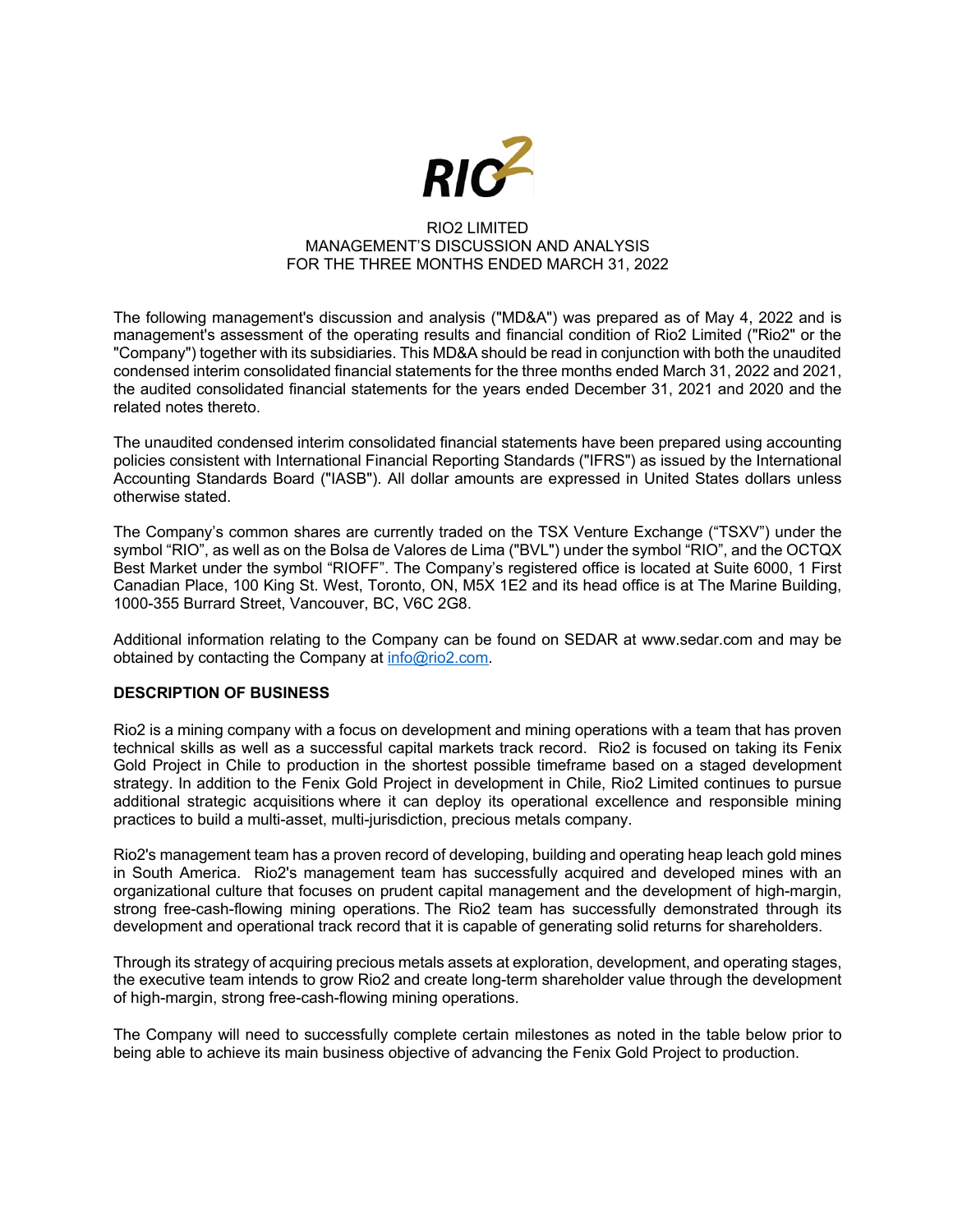| <b>Timeline</b>                                                                  | <b>Activity</b>                                                                                                                                                                                                                                                         | Amount          | <b>Status</b>             |
|----------------------------------------------------------------------------------|-------------------------------------------------------------------------------------------------------------------------------------------------------------------------------------------------------------------------------------------------------------------------|-----------------|---------------------------|
| Stage #1: Pre-<br>Construction<br>Activities<br>Q2 2021 through Q1<br>2022       | •Order long lead items<br>•Mobilization of contractors<br>•Commence construction of camp at<br>infrastructure site<br>•Early communications/emergency<br>response infrastructure                                                                                        | \$27.2 million  | Completed                 |
| Stage #2: Pre-<br>Construction &<br>Fabrication<br>Q1 2022 through Q2<br>2022    | • Fabrication at infrastructure site:<br>-Plant fabrication & staging of materials<br>-Begin early earthworks at mine site<br>• Preparation of electrical control facilities<br>& concrete foundations<br>• Mine site access roads                                      | \$18.0 million  | In progress               |
| Stage #3: Plant<br>Assembly & Site<br>Construction<br>Q2 2022 through Q1<br>2023 | • Receipt of EIA Approval<br>• Assembly at mine site:<br>-Assemble plant & workshop at mine<br>site<br>• Waste dump and stockpile foundations<br>• Complete initial pad construction<br>• Mine site power distribution network<br>from gensets<br>• Plant commissioning | \$66.1 million  | To commence<br>in Q2 2022 |
| Total                                                                            |                                                                                                                                                                                                                                                                         | \$111.3 million |                           |

On January 11, 2022, Rio2 announced that the second phase test work of patented IXOS® purification polymer ("IXOS® ") began at Rio2's Fenix Gold Project in Chile in mid-January 2022. The second phase of test results will take place at the mine site following the successful completion of ore tests at Sixth Wave's Salt Lake City, Utah facility in August 2021.

Sixth Wave will perform adsorption tests using IXOS® beads with solution from installed heap leach columns to evaluate adsorption kinetics and other parameters. Testing will include the operation of the system under a variety of testing scenarios to validate IXOS® performance and refine the cost/benefit analysis. In this phase of the project, we will also examine the possibility of positive environmental, social, and governance (ESG) impacts and reduced carbon footprint (CO2 emissions) by using IXOS® instead of activated carbon. As IXOS® consumes substantially less energy and uses fewer reagents than activated carbon, it can enhance Rio2's ESG initiatives at its Fenix Gold Mine.

Rio2 also announced that it granted 2,100,000 incentive stock options to certain officers and employees to purchase Rio2 common shares. Stock options will expire on January 11, 2027 and will vest as to 1/3 thereof on the first, second and third anniversaries of grant. The holder of a stock option is entitled to purchase one Rio2 common share at a price of \$0.65 for a period of five years from the date of grant.

On March 29, 2022, Rio2 announced that it received a deposit payment of \$25,000,000 from Wheaton Precious Metals International Ltd. ("WPMI") in connection with the previously announced precious metals purchase agreement ("PMPA") on Rio2's Fenix Gold Project in Chile (the "Gold Stream").

The Gold Stream is a component of the US\$125 to US\$135 Million financing package to fully fund the Fenix Gold Project to production. Under the Gold Stream, WPMI will purchase 6.0% of the gold production until 90,000 ounces of gold have been delivered, thereafter dropping to 4.0% of the gold production until 140,000 ounces of gold have been delivered, after which the Gold Stream will reduce to 3.5% of the gold production for the life of mine from the Fenix Gold Project. In addition, WPMI will make ongoing production payments for gold ounces delivered equal to 18% of the spot gold pIrice until the value of gold delivered to WPMI less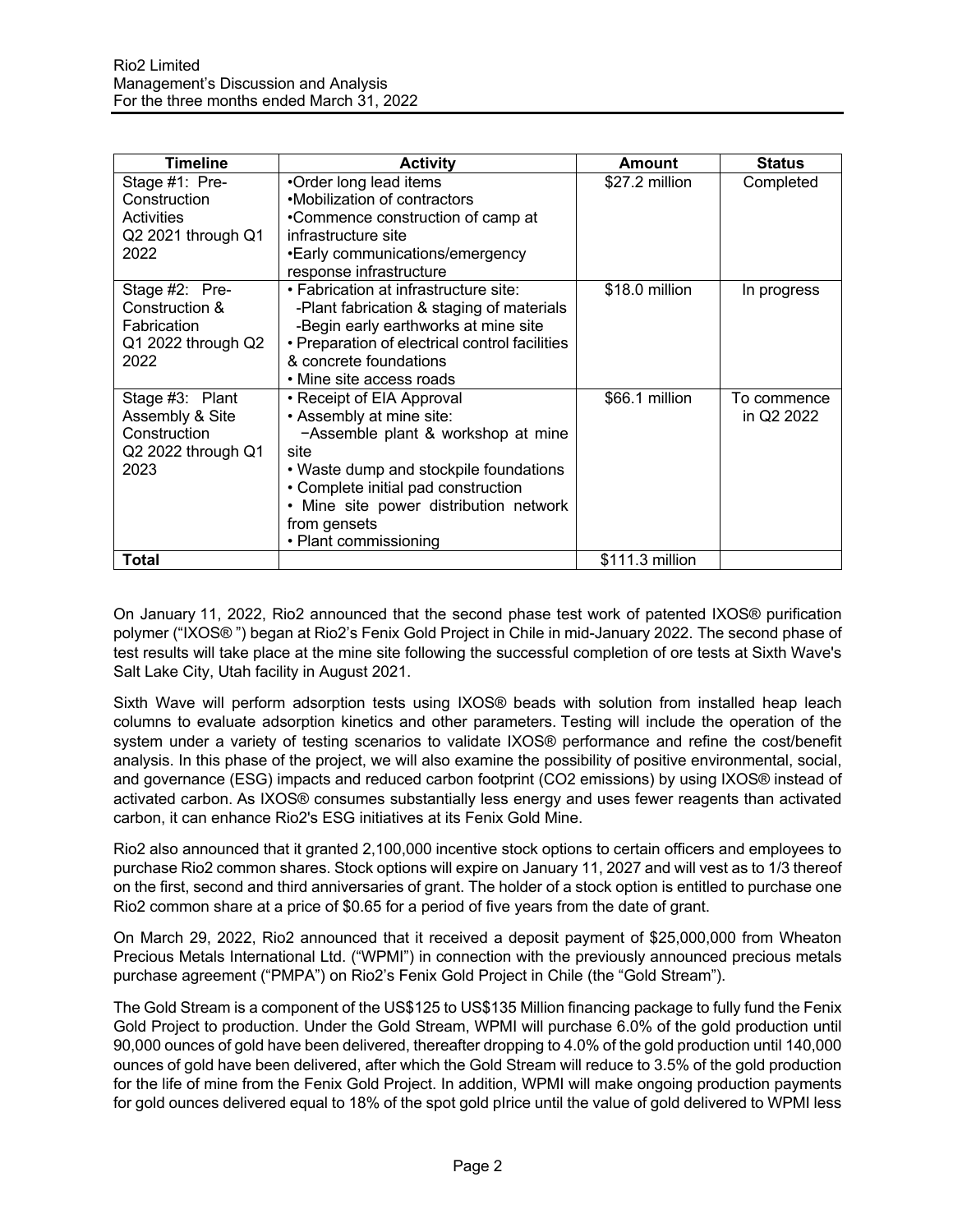the production payments is equal to the total upfront consideration payable by WPMI under the Gold Stream of \$50,000,000, at which point the production payment will increase to 22% of the spot gold price. A second deposit of \$25,000,000 will be paid to Rio2 following the receipt of the EIA approval for the Fenix Gold Project, and subject to satisfaction of certain other customary conditions.

## **REVIEW OF PROPERTIES**

## *Exploration and Evaluation Assets*

As of March 31, 2022, the Company's exploration and evaluation assets consisted of the following:

|                                             | <b>Fenix Gold Project</b><br><b>Chile</b> |    | <b>Anocarire Gold</b><br><b>Project Chile</b> | Total        |
|---------------------------------------------|-------------------------------------------|----|-----------------------------------------------|--------------|
| Balance, December 31, 2020                  | \$54,806,822                              | S  | 3,697,545                                     | \$58,504,367 |
| Exploration and evaluation costs additions: |                                           |    |                                               |              |
| Community initiatives                       | 139,203                                   |    |                                               | 139,203      |
| Geological and drilling                     | 2,627,513                                 |    |                                               | 2,627,513    |
| Engineering studies                         | 1,745,487                                 |    |                                               | 1,745,487    |
| Field support                               | 802,180                                   |    |                                               | 802,180      |
| Option income received                      |                                           |    | (3,698,148)                                   | (3,698,148)  |
| Effect of exchange rate                     |                                           |    | 603                                           | 603          |
| Balance, December 31, 2021                  | \$60,121,205                              | \$ |                                               | \$60,121,205 |
| Exploration and evaluation costs additions: |                                           |    |                                               |              |
| Community initiatives                       | 45,795                                    |    |                                               | 45,795       |
| Geological and drilling                     | 563,627                                   |    |                                               | 563,627      |
| Engineering studies                         | 867,087                                   |    |                                               | 867,087      |
| Field support                               | 1,019,984                                 |    |                                               | 1,019,984    |
| Balance, March 31, 2022                     | \$62,617,698                              | \$ |                                               | \$62,617,698 |

### Fenix Gold Project (Chile)

On July 24, 2018, the Company acquired the Fenix Gold Project. Evaluation related costs were capitalized to the asset from the date of acquisition by Rio2. Additions to the Fenix Gold Project include purchase price acquisition costs, the asset retirmement obligation for Lince, geological and drilling, environmental, technical consultant fees, camp, and community relations.

### Anocarire Project (Chile)

There was an option payment agreement between Rio2 and Andex Minerals ("Andex") that stated that Andex had the option of paying Rio2 \$5,300,000 by December 31, 2021. On June 28, 2021, Rio2 received a payment of \$300,000 from Andex Minerals. On December 22, 2021, Rio2 received a payment of \$5,000,000 from Andex Minerals to complete the sale of Anocarire to Andex Minerals.

Payments under this option payment were recorded as a reduction of the exploration and evaluation asset until that balance was reduced to \$nil. The residual amount of \$1,601,852 was recognized as option income during the year ended December 31, 2021.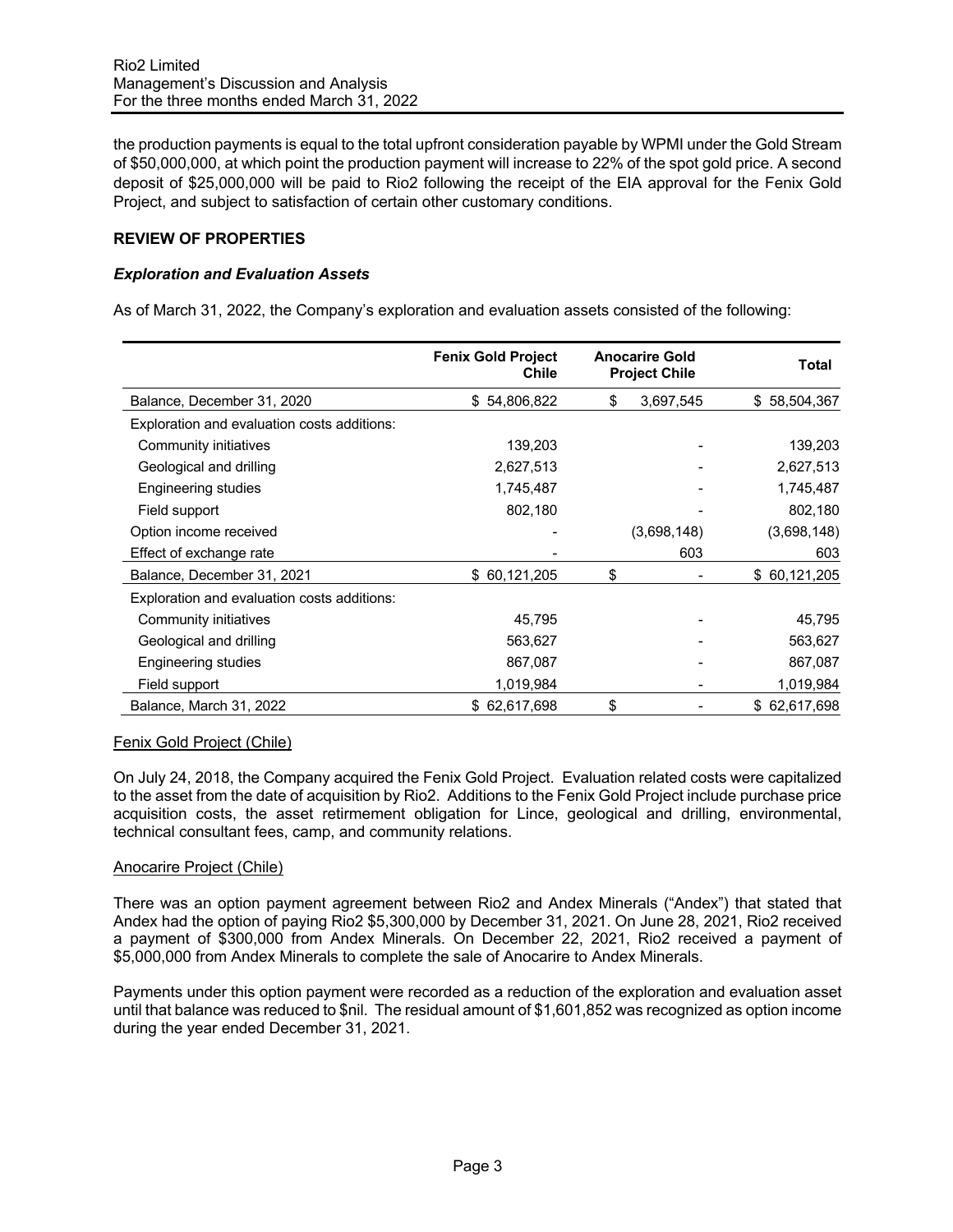## **SUMMARY OF QUARTERLY RESULTS**

The following table sets out selected quarterly financial information and is derived from the financial statements prepared by the Company's management in accordance with IAS 34 of International Financial Reporting Standards.

| Quarter Ended      | Revenue                  | Net Loss  | Loss Per Share | <b>Total Assets</b> |
|--------------------|--------------------------|-----------|----------------|---------------------|
| March 31, 2022     | S<br>٠                   | 2.593.685 | 0.01           | 127.789.406         |
| December 31, 2021  | -                        | 2,998,832 | 0.01           | 95.695.108          |
| September 30, 2021 |                          | 907,425   | 0.00           | 95,058,276          |
| June 30, 2021      | $\overline{\phantom{0}}$ | 3.449.473 | 0.02           | 73.062.271          |
| March 31, 2021     | $\overline{\phantom{0}}$ | 3,169,604 | 0.02           | 73,511,302          |
| December 31, 2020  | $\overline{\phantom{a}}$ | 3,650,840 | 0.02           | 72,164,515          |
| September 30, 2020 | -                        | 1.832.572 | 0.01           | 70.887.815          |
| June 30, 2020      | $\overline{\phantom{a}}$ | 1.937.935 | 0.01           | 67.370.798          |

As the Company's project is still in the exploration, evaluation and development stage, the Company continues to incur losses each quarter and the trend remains unchanged for the near future. Increased losses are likely to occur as the Company is now more actively evaluating potential opportunities.

## **RESULTS OF OPERATIONS FOR THE THREE MONTHS ENDED MARCH 31, 2022**

The principal business activity during the three months ended March 31, 2022, was the further development of the Fenix Gold Project, as well the evaluation of other precious metal projects that can be developed into mines with a goal towards their acquisition.

The Company recorded a net loss of \$2,593,685 compared to a net loss of \$3,169,604 for the same period in 2021. The decrease in the Company's net loss during the three months ended March 31, 2022, as compared to the three months ended March 31, 2021, was primarily due to a decrease in expenses as follows:

- Foreign exchange gain of \$926,172 for the three months ended March 31, 2022, compared to a loss of \$1,050,148 for the three months ended March 31, 2021. The strength of the United States dollar during the three month period ending March 31, 2022 resulted in a foreign exchange gain.
- Exploration costs of \$4,176 for the three months ended March 31, 2022, compared to \$42,491 for the three months ended March 31, 2021. The company decreased exploration activities to focus on the development of the Fenix Gold Project.

The foreign exchange gain, as well as the decrease in exploration expenses, were offset by the increase in expenses as follows:

- Employment costs of \$1,919,265 for the three months ended March 31, 2022, compared to \$1,117,768 for the three months ended March 31, 2021. The increase is due to the addition of new employees in Chile, Peru and Canada to support the Fenix Gold Project.
- Share based compensation of \$578,236 during the three months ended March 31, 2022, compared to \$483,808 for the three months ended March 31, 2021. The increase is due to the timing of vesting of the stock options and RSUs.
- Office expenses were \$338,255 during the three months ended March 31, 2022, compared to \$99,855 for the three months ended March 31, 2021. The increase is primarily due the expansion of the office in Lima, Peru in support of the Fenix Gold Project and in turn a larger rental expense.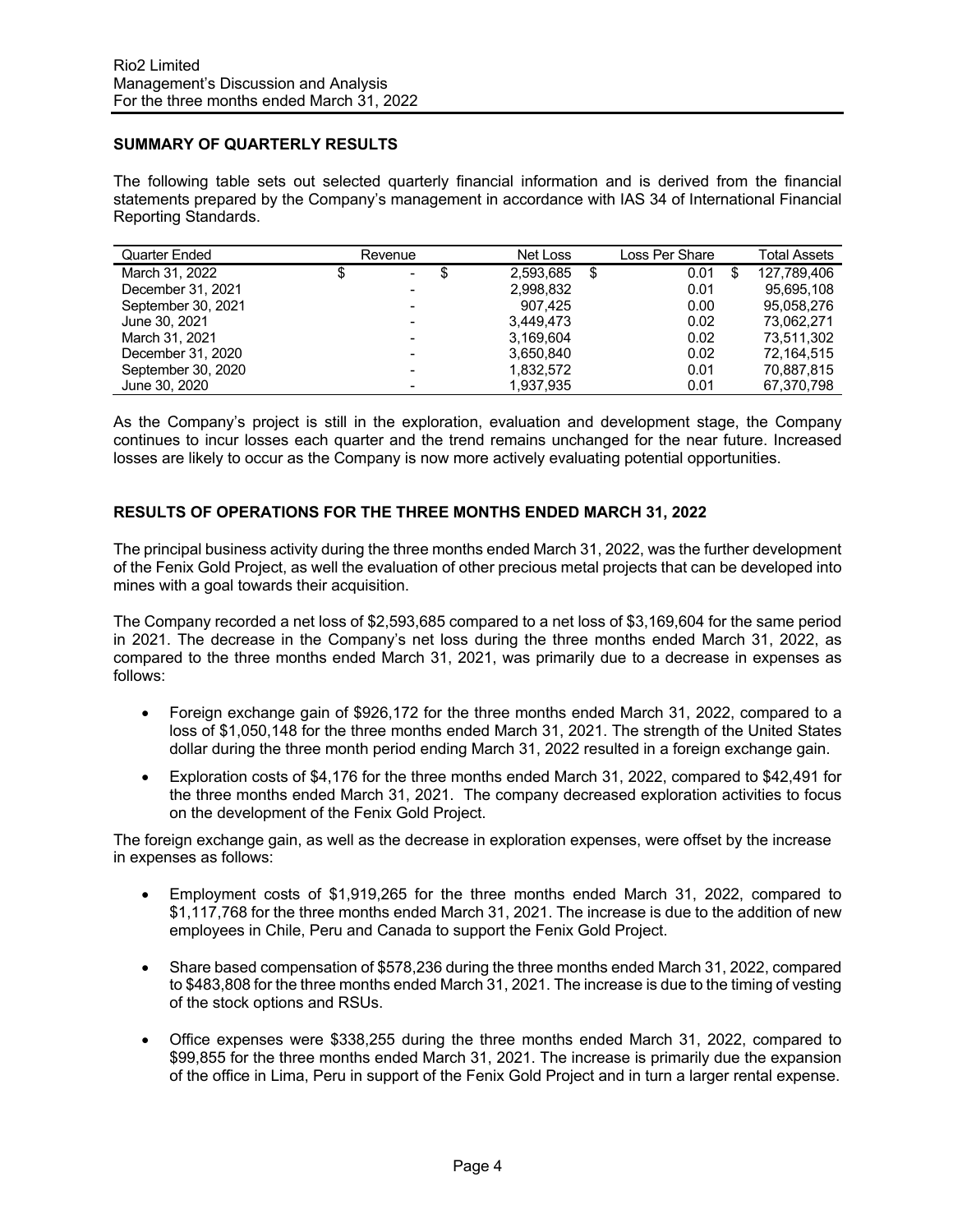- Amortization of \$164,001 during the three months ended March 31, 2022, compared to \$11,550 for the three months ended March 31, 2021. The increase in due to additions to property and equipment, and in turn, a larger asset base subject to amortization.
- Travel expense of \$72,845 for the three months ended March 31, 2022, compared to \$7,191 for the three months ended March 31, 2021. The increase is due to increased travel to the Fenix Gold Project, compared to the comparative period in which almost all travel was halted due to the COVID-19 pandemic.
- Accretion expense on asset retirement obligation ("ARO") of \$85,103 for the three months ended March 31, 2022, compared to \$40,798 for the three months ended March 31, 2021. The increase is due to an increased ARO as the estimated closure approaches.
- Accretion expense on deferred revenue of \$38,356 for the three months ended March 31, 2022 compared to \$nil for the three months ended March 31, 2021. This is due to the deposit payment of \$25,000,000 from WPMI on March 25, 2022 and the obligation under IFRS to recognize accretion expense on the deferred revenue recorded.

# **CASH FLOWS FOR THE THREE MONTHS ENDED MARCH 31, 2022**

#### *Cash flows used in operating activities*

Cash used in operating activities was \$1,837,423 during the three months ended March 31, 2022, compared to cash used in operating activities \$4,089,634 during in the three months ended March 31, 2021. This was predominantly the result of a larger accounts payable balance as at March 31, 2022 compared to March 31, 2021.

### *Cash flows provided by financing activities*

Cash flows provided by financing activities was \$25,767,711 during the three months ended March 31, 2022, compared to \$4,562,968 provided by financing activities during the three months ended March 31, 2021. This increase is due to the deposit payment of \$25,000,000 from WPMI on March 25, 2022. The increased inflow was offset slightly by a decrease in the exercise of share purchase warrants during the three months ended March 31, 2022, compared to the three months ended March 31, 2021.

### *Cash flows used in investing activities*

Cash flows used in investing activities was \$13,415,906 during three months the March 31, 2022, compared to \$391,318 used in the three months ended March 31, 2021. During the three months ended March 31, 2022, \$11,140,908 was invested in property and equipment compared to \$nil during the three months ended March 31, 2021, and \$2,274,998 was invested in exploration and evaluation assets, compared to \$1,086,575 during the three months ended March 31, 2021.

### **FINANCIAL CONDITION, LIQUIDITY AND CAPITAL RESOURCES**

As of March 31, 2022, the Company has cash totalling \$33,669,436 (December 31, 2021 - \$21,345,286), short term investments of \$46,000 (December 31, 2021 - \$46,000) and current liabilities of \$9,591,983 (December 31, 2021 - \$3,668,258). The current liabilities are accounts payable of \$9,370,526 due on demand (December 31, 2021 - accounts payable of \$3,478,459 due on demand), as well as the current portion of a lease liability of \$221,457 (December 31, 2021 - \$189,799).

As at March 31, 2022, Rio2 had the following obligations: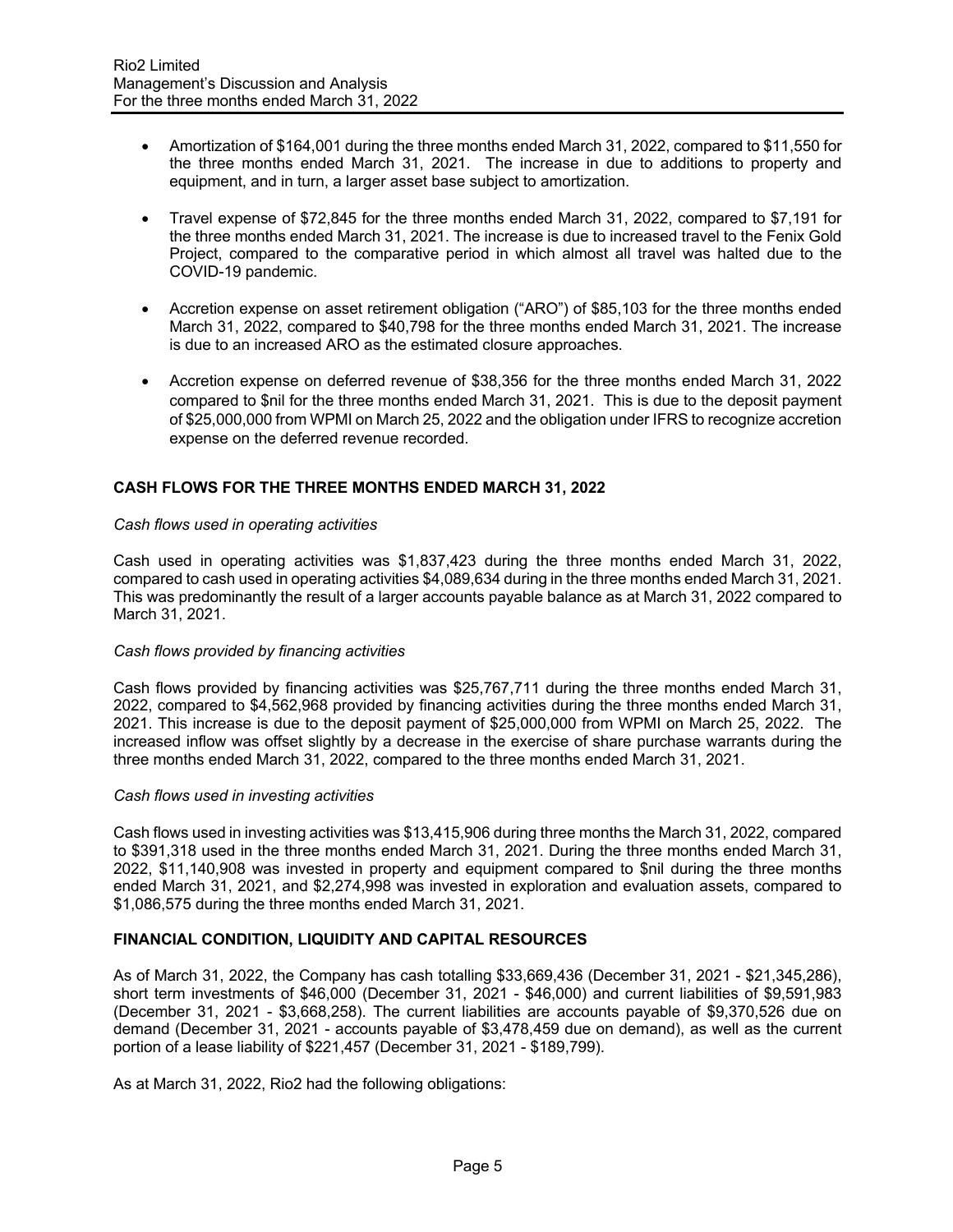|                             |   | Within 1 year | 2 to 5 years     | Over 5 years | Total       |
|-----------------------------|---|---------------|------------------|--------------|-------------|
| Lease commitments           | S | 221.457       | 717.263          | \$           | 938,270     |
| Subscriptions               |   | 193,265       | 67,223           |              | 260,488     |
| Asset retirement obligation |   | -             | 3,724,692        |              | 3,742,692   |
| Water supply contract       |   | 118.260       | 354.780          | 946.080      | 1,419,120   |
|                             | S | 532.982       | 4,863,958<br>\$. | \$946,080    | \$6,343,020 |

On August 10, 2021, Rio2 completed an underwritten public offering of common shares of Rio2 and the private placement of common shares to Wheaton, for combined gross proceeds of CAD\$35,144,122. A total of 44,275,000 common shares were issued through the underwritten public offering of common shares upon the exercise of the over-allotment option in full, for gross aggregate proceeds of CAD\$28,778,750. A total of 9,792,880 common shares were issued to Wheaton at the price of CAD\$0.65 per share for gross proceeds of CAD\$6,365,372 (approximately \$5 million). The private placement was completed on a nonbrokered basis.

No less than \$20 million of the net proceeds of the Offering plus the proceeds of the Private Placement will be used to fund the development of the Company's Fenix Gold Project and associated mine and camp infrastructure (which, for greater certainty includes development of the related infrastructure by Lince S.A., a wholly owned subsidiary of the Company). The remaining Combined Proceeds are expected to be used for general working capital purposes.

| <b>Activity</b>                                                                                        | Amount<br>budgeted | Spent as at<br>March 31,<br>2022 | Amount<br>remaining |
|--------------------------------------------------------------------------------------------------------|--------------------|----------------------------------|---------------------|
| Plant and associated infrastructure<br>including general and administrate costs<br>and contractor fees | \$9.0 million      | \$10.76 million                  | \$nil               |
| Civil Works including general and<br>administrative costs and contractor fees                          | \$3.5 million      | \$2.27 million                   | \$1.23 million      |
| Mine Infrastructure Capex                                                                              | \$4.5 million      | \$9.78 million                   | \$0 million         |
| <b>Owner Costs and Overhead</b>                                                                        | \$3.0 million      | <b>Snil</b>                      | \$0.78 million      |
| <b>Working Capital</b>                                                                                 | \$6.5 million      | <b>Snil</b>                      | \$1.68 million      |
| Total                                                                                                  | \$26.5 million     | \$22.81 million                  | \$3.69 million      |

The following table sets out the intended uses of the Combined Proceeds:

Long-term, the Company's ability to execute its work plan, meet its administrative overhead obligations, discharge its liabilities and fulfill its commitments as they come due is dependent upon its success in obtaining additional financing and, ultimately, on locating economically recoverable resources and attaining profitable operations.

External financing will be sought to finance the operations of the Company and enable it to continue its efforts toward the exploration and development of its mineral properties. Failure to continue as a going concern would require the restatement of assets and liabilities on a liquidation basis, which could differ materially from the going concern basis.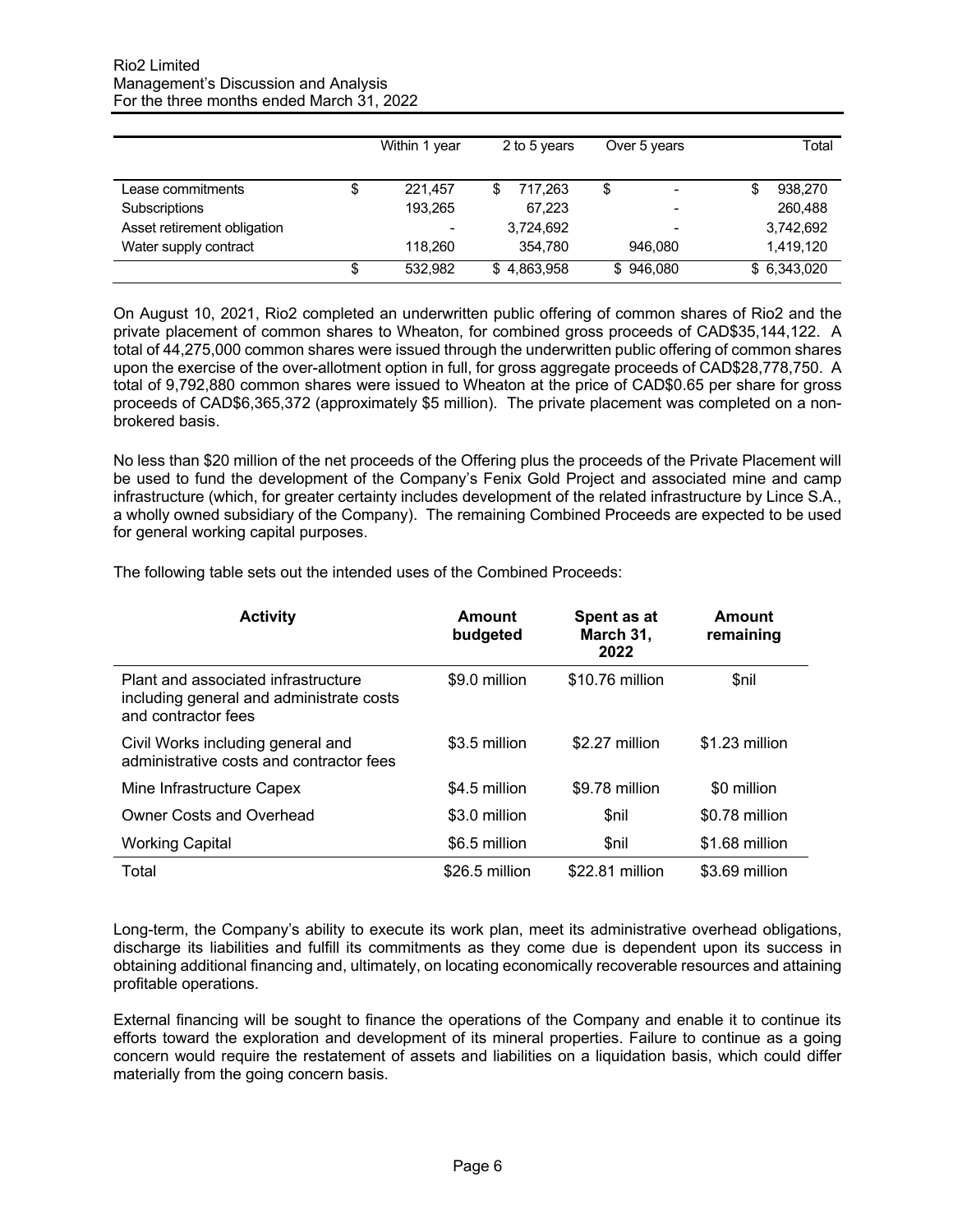## **OFF-BALANCE SHEET ARRANGEMENTS**

At March 31, 2022, the Company had no material off-balance sheet arrangements such as guarantee contracts, contingent interest in assets transferred to an entity, derivative instruments obligations, or any obligations that trigger financing, liquidity, market, or credit risk to the Company.

### **RELATED PARTY TRANSACTIONS AND BALANCES**

Key management consists of the Board of Directors and senior management. Senior management is defined as the President & CEO, and Executive Vice Presidents. Key management compensation for the three months ended March 31, 2022, and 2021 was as follows:

|                                                                                  |   | Three months<br>ended March 31,<br>2022 | Three months<br>ended March 31,<br>2021 |
|----------------------------------------------------------------------------------|---|-----------------------------------------|-----------------------------------------|
| Senior management employment costs<br>Directors fees<br>Share-based compensation | S | 282,223<br>36,992<br>245,072            | 276,223<br>41,864<br>297,990            |
|                                                                                  |   | 564,287                                 | 616,077                                 |

# **PROPOSED TRANSACTIONS**

As at the date of this MD&A, the Company had two proposed transactions, relating to financing of the Fenix Gold Project:

### *1) WPMI PMPA*

On November 16, 2021, Rio2 announced that it signed a definitive precious metals purchase agreement to receive total cash consideration of \$50 million pursuant to a PMPA to be entered into with WPMI, a whollyowned subsidiary of Wheaton Precious Metals Corp. (TSX: WPM; NYSE: WPM). The proceeds from the PMPA will be used to partially finance the Mine construction.

Under the PMPA, WPMI will purchase 6.0% of the gold production until 90,000 ounces of gold have been delivered and 4.0% of the gold production until 140,000 ounces of gold have been delivered, after which the stream will reduce to 3.5% of the gold production for the life of mine. Under the proposed PMPA, WPMI will pay total cash consideration of \$50 million, \$25 million of which was received by Rio2 on March 25, 2022, with the remaining \$25 million payable subject to certain conditions, including the receipt of the EIA approval for the Mine. In addition, WPMI will make ongoing payments for gold ounces delivered equal to 18% of the spot gold price until the value of gold delivered less the production payment is equal to the upfront consideration of \$50 million, at which point the production payment will increase to 22% of the spot gold price.

Entering into the PMPA remains subject to, among other matters, the final negotiation and completion of definitive documentation, including the Gold Purchase Agreement.

### *2) BNP SENIOR PROJECT DEBT FACILITY*

On July 20, 2021, the Company engaged BNP to act as the sole and exclusive bookrunner, sole and exclusive lead arranger, and sole and exclusive administrative agent for the Senior Project Debt Facility in the amount of \$50 million to \$60 million. Proceeds of the Senior Project Debt Facility will be used to fund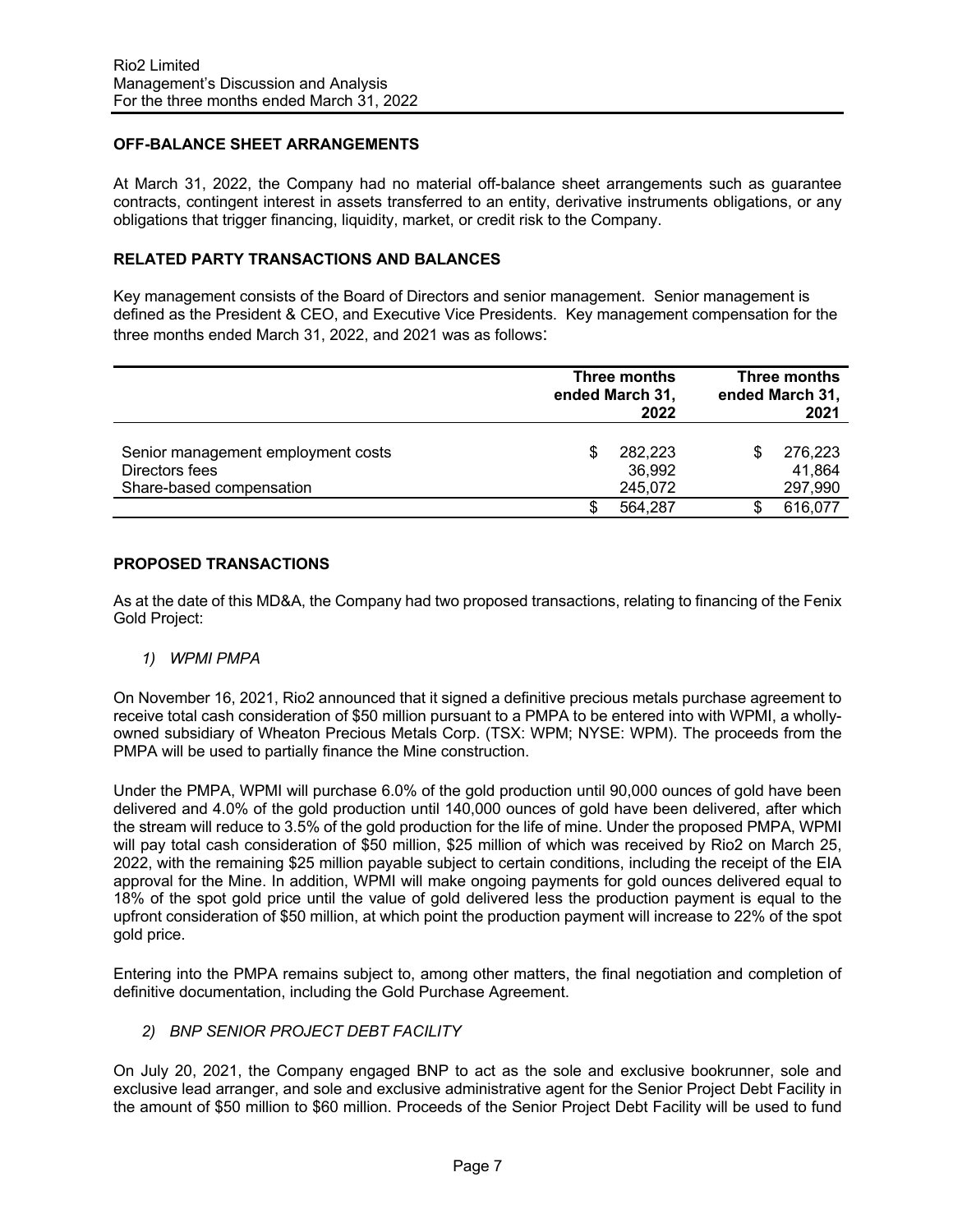the construction and commissioning of the Mine and available by way of cash advances in US dollars, and for potential cost overruns. The Senior Project Debt Facility is expected to have a principal grace period in line with the construction and ramp-up period and a tailored amortization profile designed to match projected cash flows from the Mine. The closing of the Senior Project Debt Facility remains subject to a number of customary conditions including the completion of satisfactory due diligence, the receipt of credit approvals and the negotiation of definitive documentation.

# **SUBSEQUENT EVENTS**

Subsequent to March 31, 2022, 45,000 share purchase warrants were exercised for proceeds of \$17,834.

# **RISKS AND UNCERTAINTIES**

The Company's business consists of the exploration, evaluation and development of mineral properties and is subject to certain risks. The risks described below and those set out in the Company's Amended and Restated Annual Information Form are not the only risks facing the Company and other risks now unknown to the Company may arise or risks now thought to be immaterial may become material. No guarantee is provided that other factors will not affect the Company in the future. Many of these risks are beyond the control of the Company.

## *Covid-19*

In December 2019, a novel strain of coronavirus was reported in Wuhan, China. On March 11, 2020, the World Health Organization declared the outbreak to constitute a pandemic. The spread of COVID-19 has severely impacted economies around the globe. In many countries, including Canada, Chile and Peru, businesses have been forced to cease or limit operations for long or indefinite periods of time. Measures taken to contain the spread of the virus, including travel bans, quarantines, maintaining minimum distances between people, and closures of non-essential services have triggered significant disruptions to businesses worldwide, resulting in significant unemployment and an economic slowdown. Global stock markets have also experienced great volatility and a significant weakening of certain sectors. Governments and central banks have responded with monetary and fiscal interventions designed to stabilize economic conditions. To date, the Company's operations have not been materially negatively affected by these events, apart from increasing costs, in particular around health and safety and housing field-staff. The duration and impact of the COVID-19 pandemic, as well as the effectiveness of government and central bank responses, remains unclear at this time. It is not possible to reliably estimate the duration of the impact, the severity of the consequences, nor the impact, if any, on the financial position and results of the Company for future periods.

# *Limited History of Operations*

The Company has had a limited operating history upon which an evaluation of the Company, its current business and its prospects can be based. An investor should consider any purchase of the Company's securities in light of the risks, expenses, and problems frequently encountered by all companies in the early stages of their corporate development.

# *Risks Inherent in Acquisitions*

It is part of the Company's corporate strategy to actively pursue the acquisition of exploration, development and production assets consistent with its acquisition and growth strategy. From time to time, the Company may also acquire securities of or other interests in companies with respect to which it may enter into acquisitions or other transactions. Acquisition transactions involve inherent risks, including but not limited to: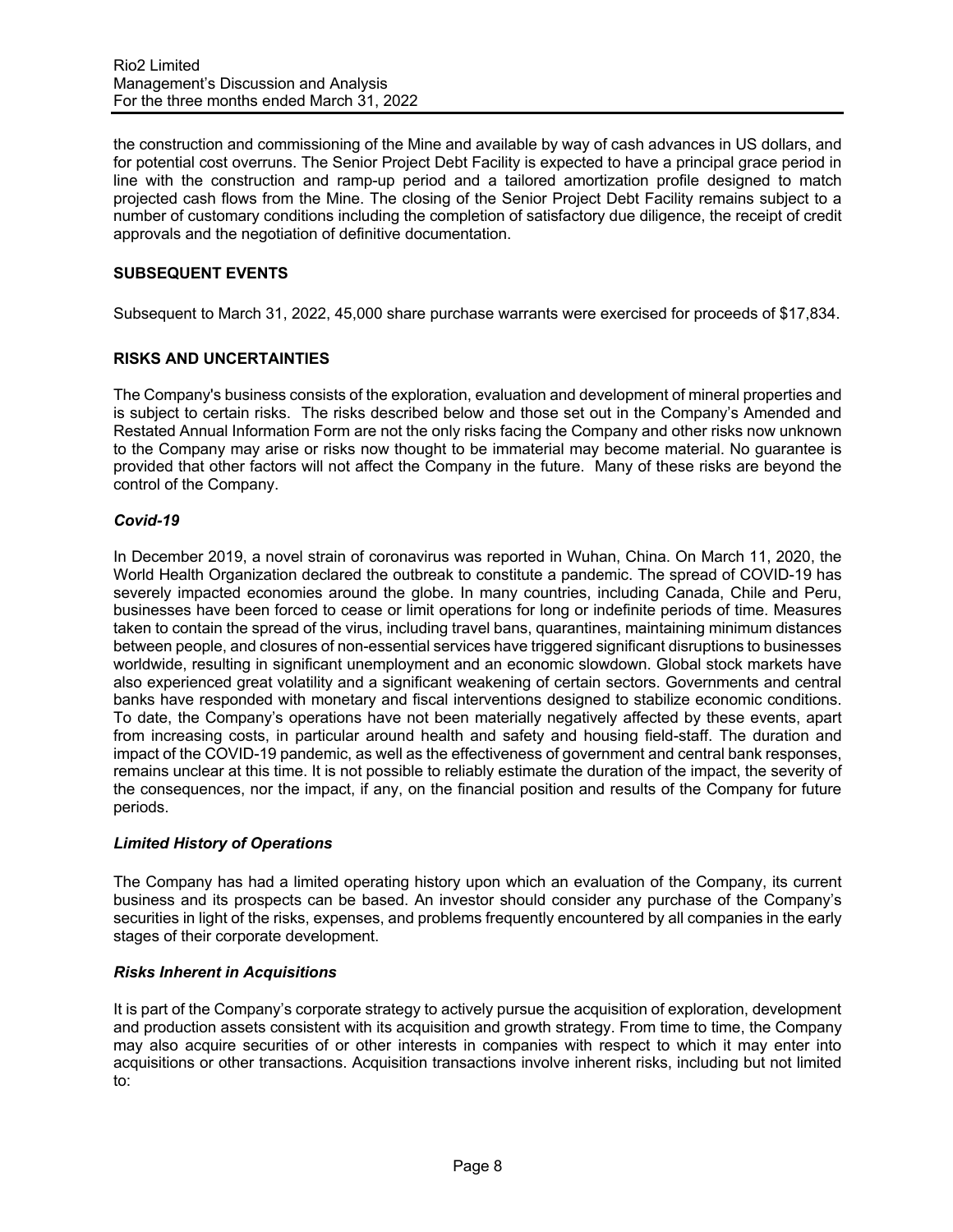- accurately assessing the value, strengths, weaknesses, contingent and other liabilities, and potential profitability of acquisition candidates;
- ability to achieve identified and anticipated operating and financial synergies;
- unanticipated costs;
- diversion of management attention from existing business;
- potential loss of the Company's key employees or key employees of any business acquired;
- unanticipated changes in business, industry, or general economic conditions that affect the assumptions underlying the acquisition; and
- decline in the value of acquired properties, companies, or securities.

Any one or more of these factors or other risks could cause the Company not to realize the anticipated benefits of an acquisition of properties or companies, and could have a material adverse effect on its financial condition.

### *Dilution and Future Sales of Common Shares*

The Company is in the exploration and development stage of its corporate development; it owns no producing properties and, consequently has no current operating income or cash flow from the properties it holds, nor has it had any income from operations in the past three financial years.

As a consequence, operations of the Company are primarily funded by equity subscriptions. The Company may issue additional shares in the future, which may dilute a shareholder's holdings in the Company. The Company's articles permit the issuance of an unlimited number of common shares and shareholders will have no pre-emptive rights in connection with further issuances.

### *Nature of Mining, Mineral Exploration and Development Projects*

Mining operations generally involve a high degree of risk. The Company's operations are subject to the hazards and risks normally encountered in the exploration, development, and production of minerals, including environmental hazards, explosions, unusual or unexpected geological formations or pressures and periodic interruptions in both production and transportation due to inclement or hazardous weather conditions. Such risks could result in damage to, or destruction of, mineral properties or producing facilities, personal injury, environmental damage, delays in mining, monetary losses, and possible legal liability.

Development projects have no operating history upon which to base estimates of future cash operating costs. For development projects, resource estimates and estimates of cash operating costs are, to a large extent, based upon the interpretation of geologic data obtained from drill holes and other sampling techniques, and feasibility studies, which derive estimates of cash operating costs based upon anticipated tonnage and grades of ore to be mined and processed, ground conditions, the configuration of the ore body, expected recovery rates of minerals from the ore, estimated operating costs, anticipated climatic conditions and other factors. As a result, actual production, cash operating costs and economic returns could differ significantly from those estimated. It is not unusual for new mining operations to experience problems during the start-up phase, and delays in the commencement of production often can occur.

Mineral exploration is highly speculative in nature. There is no assurance that exploration efforts will be successful. Even when mineralization is discovered, it may take several years until production is possible, during which time the economic feasibility of production may change. Substantial expenditures are required to establish proven and probable mineral reserves through drilling. Because of these uncertainties, no assurance can be given that exploration programs will result in the establishment or expansion of mineral resources or mineral reserves. There is no certainty that the expenditures made towards the search and evaluation of mineral deposits will result in discoveries or development of commercial quantities of ore.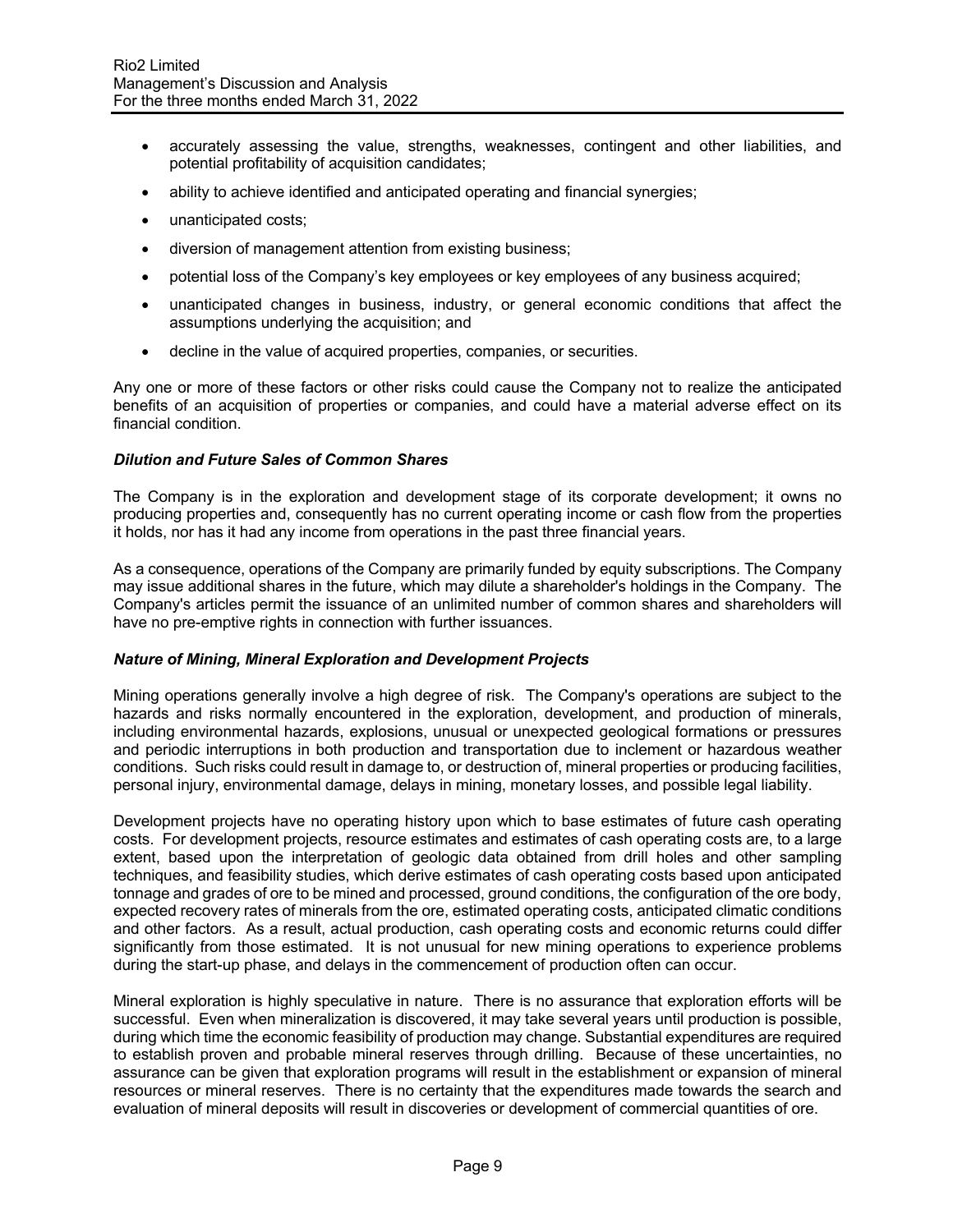# *Uncertainty of Exploration and Development Projects*

The future development of the Fenix Gold Project requires the construction and operation of a mine, processing plant and related infrastructure. As a result, the Company is subject to all of the risks associated with establishing mining operations including:

- the timing and cost, which will be considerable, of the construction of mining and processing facilities;
- the availability and costs of skilled labour, power, water, transportation and mining equipment;
- costs of operating a mine in a specific environment;
- the need to obtain necessary environmental and other governmental approvals and permits, and the timing of those approvals and permits;
- adequate access to the site; and
- unforeseen events.

The costs, timing and complexities of mine construction and development are increased by the remote location of the Company's properties. It is not unusual for a new mining operation to experience unexpected problems and delays during the construction and development of the mine. In addition, delays in the commencement or expansion of mineral production often occur and, once commenced or expanded, the production of a mine may not meet expectations or estimates set forth in the feasibility study. Accordingly, there are no assurances that the Company will successfully develop mining activities at properties.

### *Gold Purchase Agreement with Wheaton*

The Company's ability to access upfront cash deposits under the Gold Purchase Agreement for the Fenix Gold project is subject to the Company meeting certain closing conditions under the Gold Purchase Agreement, including but not limited to: (a) obtaining all necessary approvals to achieve completion and to operate the mine in accordance with the development plan; (b) entering into material contracts necessary for the construction and development of the mine; and (c) having obtained project financing on terms and conditions that are not reasonably expected to result in an adverse impact and under which all conditions precedent necessary to draw down on such project financing have been satisfied or waived. There is no guarantee Rio2 will be able to meet all of the conditions and draw on the remaining funds from Wheaton pursuant to the Gold Stream Agreement. Further, an initial failure to achieve the completion requirements in the Gold Stream Agreement on or before the third anniversary of the agreement date will result in a delayed payment. A continued failure to achieve the completion requirements under the Gold Purchase Agreement will result in a refund from the Company to Wheaton.

### *Uninsured Risks Exist and May Affect Certain Values*

The Company maintains insurance to cover normal business risks. In the course of exploration and development of mineral properties, certain risks, and in particular, unexpected or unusual geological operating conditions including explosions, rock bursts, cave-ins, fire and earthquakes may occur. It is not always possible to fully insure against such risks as a result of high premiums or other reasons. Should such liabilities arise, they could reduce or eliminate any future profitability and result in increasing costs and a decline in the value of the Company's common shares.

### *Key-Man and Liability Insurance Factors Should be Considered*

The success of the Company will be largely dependent upon the performance of its key officers. The Company has not, as yet, purchased any "key-man" insurance with respect to any of its directors, officers, and key employees and has no current plans to do so.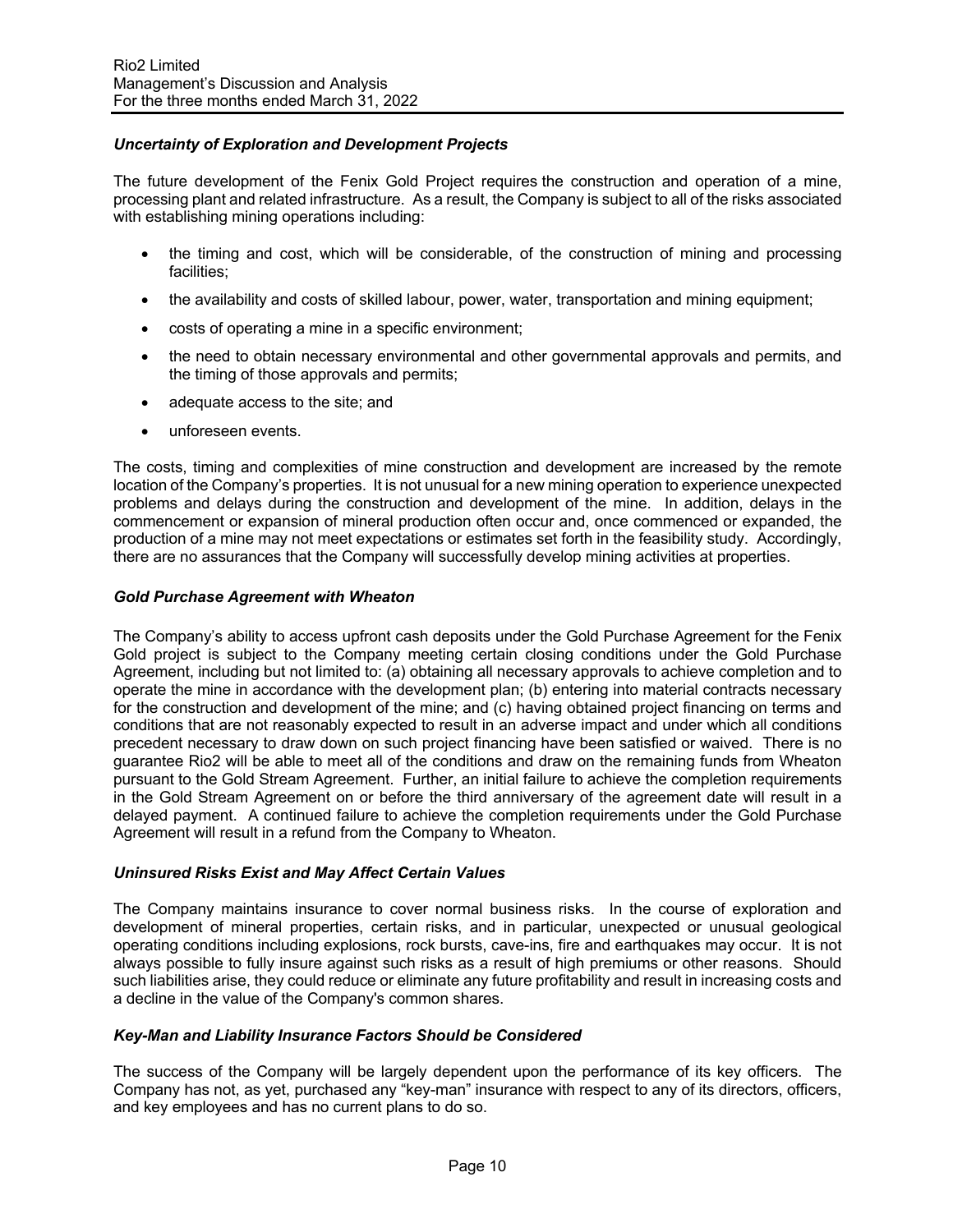Although the Company may obtain liability insurance in an amount which management considers adequate, the nature of the risks for mining companies is such that liabilities might exceed policy limits, the liabilities and hazards might not be insurable, or the Company might not elect to insure itself against such liabilities due to high premium costs or other reasons, in which event the Company could incur significant costs that could have a material adverse effect upon its financial condition.

## *Dependence on Outside Parties*

The Company has relied upon consultants, engineers and others and intends to rely on these parties for development, construction and operating expertise. Substantial expenditures are required to construct mines, to establish mineral reserves through drilling, to carry out environmental and social impact assessments, to develop metallurgical processes to extract the metal from the ore and, in the case of new properties, to develop the exploration and plant infrastructure at any particular site. If such parties' work is deficient or negligent or is not completed in a timely manner, it could have a material adverse effect on the Company.

## *Ability to Attract and Retain Qualified Personnel*

Recruiting and retaining qualified personnel is critical to the Company's success. The number of persons skilled in the acquisition, exploration and development of mining properties is limited and competition for such persons is intense. As the Company's business activity grows, they will require additional key financial, administrative and mining personnel as well as additional operations staff. If the Company is not successful in attracting and training qualified personnel, the efficiency of its operations could be affected, which could have a material adverse impact on the Company's future cash flows, earnings, results of operations, and financial condition.

## *Factors Beyond Company's Control*

The exploration and development of mineral properties and the marketability of any minerals contained in such properties will be affected by numerous factors beyond the control of the Company. These factors include government regulation, high levels of volatility in market prices, availability of markets, availability of adequate transportation and processing facilities and the imposition of new or amendments to existing taxes and royalties. The effect of these factors cannot be accurately predicted.

### *Government Regulation and Permitting*

The current or future operations of the Company, including development activities, require permits from various federal, provincial or territorial and local governmental authorities, and such operations are and will be governed by laws and regulations governing prospecting, development, mining, production, exports, taxes, labour standards, occupational health, waste disposal, toxic substances, land use, water use, environmental protection, land claims of local people, mine safety, and other matters.

Such exploration activities are also subject to substantial regulation under applicable laws by governmental agencies that will require the Company to obtain permits, licences, and approvals from various governmental agencies. There can be no assurance, however, that all permits, licences, and approvals that the Company may require for its operations and exploration activities will be obtainable on reasonable terms or on a timely basis or that such laws and regulations will not have an adverse effect on any mining project which the Company might undertake.

Failure to comply with applicable laws, regulations, and permitting requirements may result in enforcement actions thereunder, including orders issued by regulatory or judicial authorities causing operations to cease or be curtailed, and may include corrective measures requiring capital expenditures, installation of additional equipment, or remedial actions.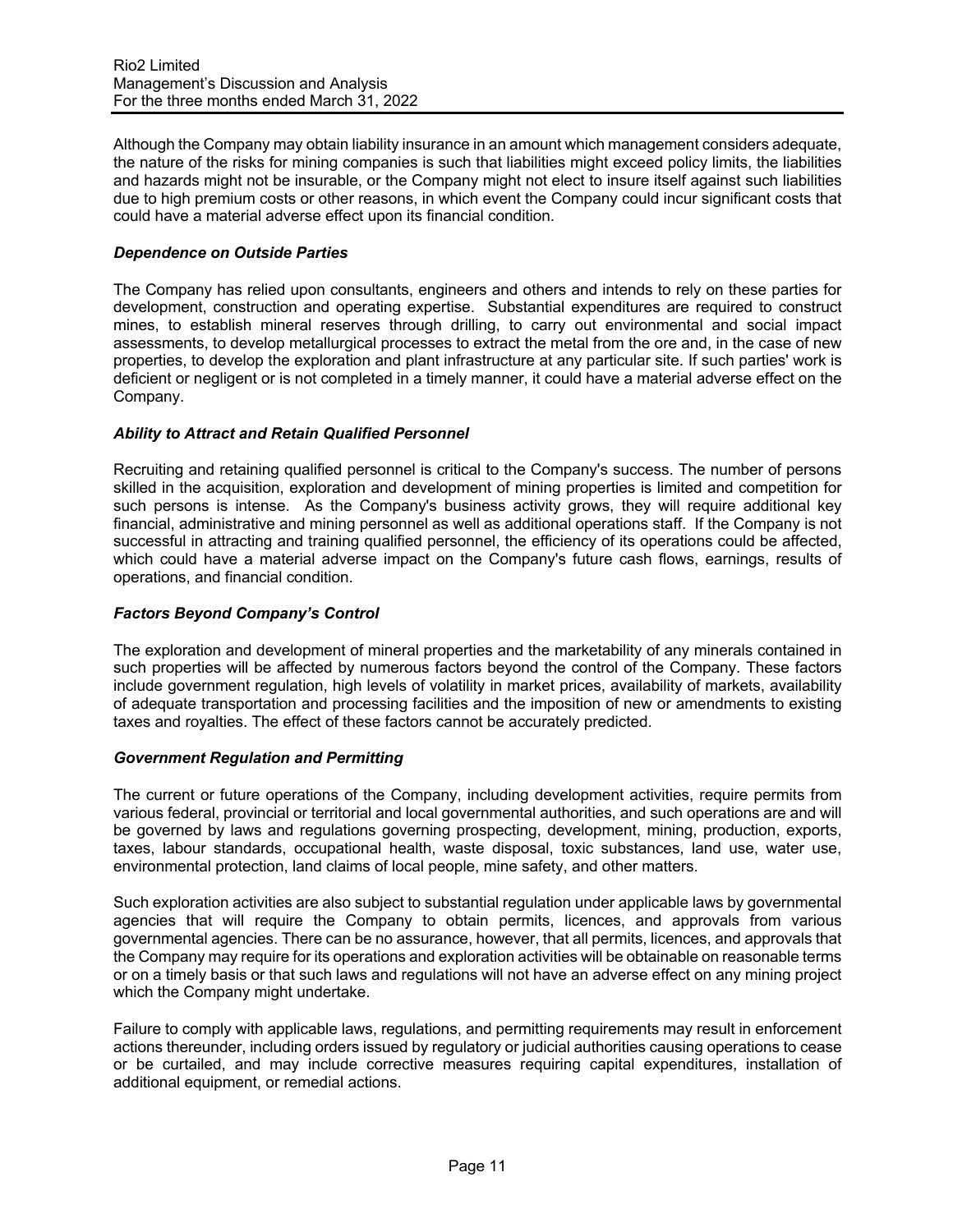Amendments to current laws, regulations, and permits governing operations and activities of mining companies, or more stringent implementation thereof, could have a material adverse impact on the Company and cause increases in exploration expenses, capital expenditures or production costs or reduction in levels of production at producing properties or require abandonment or delays in the development of new mining properties.

To the best of the Company's knowledge, it is operating in compliance with all applicable rules and regulations.

## *Environmental Risks and Hazards*

The Company's activities are subject to extensive national, provincial, and local laws and regulations governing environmental protection and employee health and safety. The Company is required to obtain governmental permits and provide bonding requirements under environmental laws. All phases of the Company's operations are subject to environmental regulation. These regulations mandate, among other things, the maintenance of water quality standards and land reclamation. They also set forth limitations on the generation, transportation, storage, and disposal of solid and hazardous waste. Environmental legislation is evolving in a manner that will require stricter standards and enforcement, increased fines and penalties for non-compliance, and more stringent environmental assessments of proposed projects. There is no assurance that future changes in environmental regulation, if any, will not adversely affect the Company's operations.

Environmental laws and regulations are complex and have tended to become more stringent over time. These laws are continuously evolving. The Company is not able to predict the impact of any future changes in environmental laws and regulations on its future financial position due to the uncertainty surrounding the ultimate form such changes may take.

Existing and possible future environmental legislation, regulations and actions could cause additional expense, capital expenditures, restrictions, and delays in the activities of the Company, the extent of which cannot be predicted.

### *Other Tax Considerations*

The Canadian federal and provincial tax treatment of natural resource activities has a material effect on the advisability of investing in mining companies. The ability of the Company to claim and collect tax credits relating to its natural resource activities and the return on an investment in common shares will be subject to applicable tax laws. There can be no assurance that applicable tax laws will not be amended so as to fundamentally alter the tax consequences of claiming and collecting tax credits and holding or disposing of the common shares.

### *Share Price Fluctuations*

The market price of securities of many companies, particularly development stage companies, experience wide fluctuations in price that are not necessarily related to the operating performance or the underlying asset values of prospects of such companies. There can be no assurance that fluctuations in the Company's share price will not occur.

### *Price Volatility of Publicly Traded Securities*

Securities of exploration and mining companies have experienced substantial volatility in the past, often based on factors unrelated to the financial performance or prospects of the companies involved. These factors include macroeconomic developments in North America and globally, and market perceptions of the relative attractiveness of particular industries. The Company's share price is also likely to be significantly affected by short-term changes in metal prices or in the Company's financial condition or results of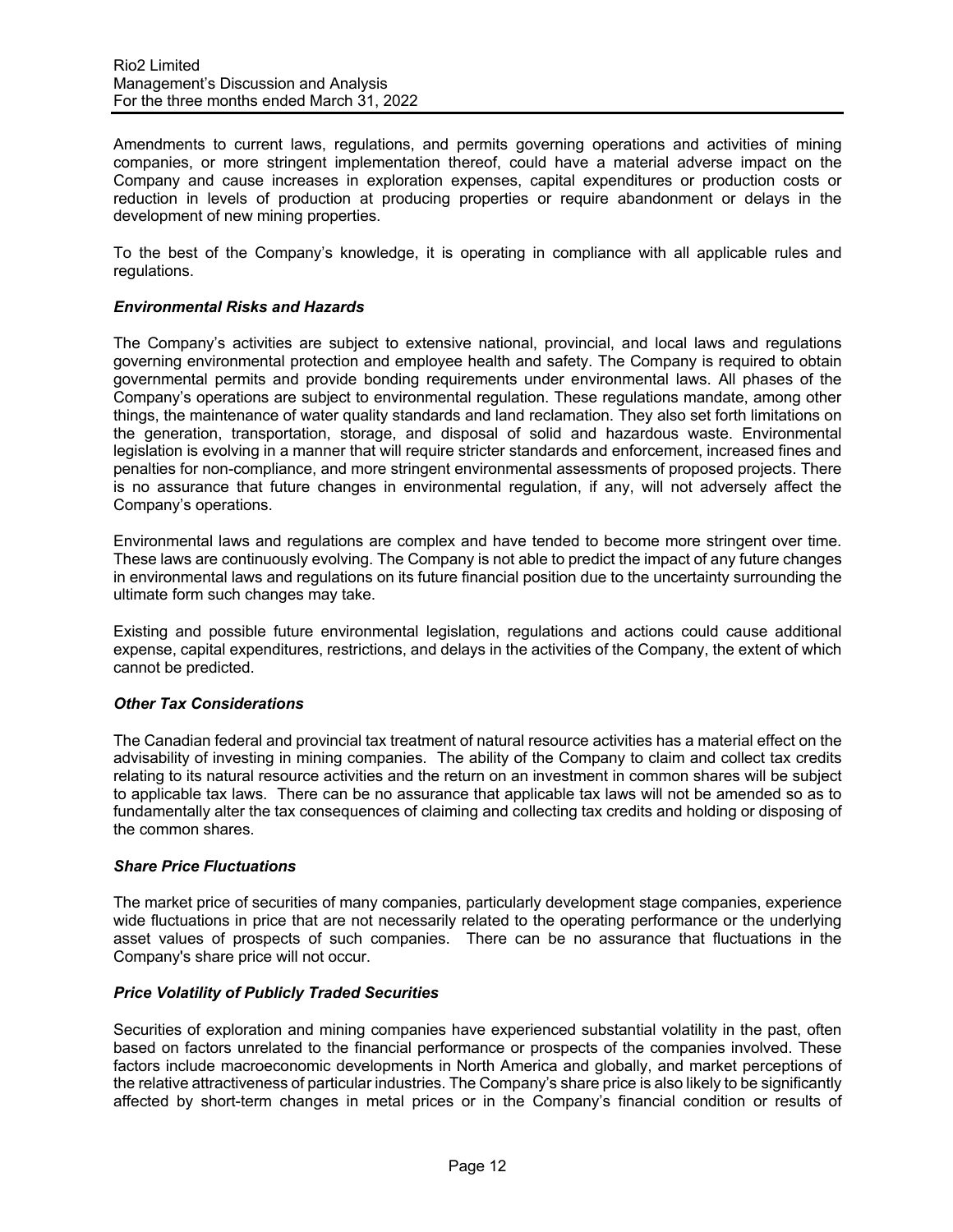operations as reflected in quarterly earnings reports. Other factors unrelated to the Company's performance that may have an effect on the price of the common shares include the following:

- the extent of analyst coverage available to investors concerning the Company's business may be limited if investment banks with research capabilities do not follow its securities;
- limited trading volumes and general market interest in the Company's securities may affect an investor's ability to trade the common shares; and
- the relatively small number of publicly held common shares may limit the ability of some institutions to invest in the Company's securities.

As a result of any of these factors, the market price of the common shares at any given point in time may not accurately reflect the Company's long-term value.

## *Conflicts of Interest*

There are potential conflicts of interest to which the directors and officers of the Company may be subject in connection with the operations of the Company. Some of the directors and officers of the Company may be, or may become, engaged in the mineral exploration or mining industry, and situations may arise where directors, officers, and promoters will be in direct conflict with the Company. Such conflicts must be disclosed in accordance with, and are subject to such other procedures and remedies as apply under, the *Ontario Business Corporations Act*, and the applicable statutes of the jurisdictions of incorporation of the Company's subsidiaries.

## **CRITICAL ACCOUNTING ESTIMATES**

The Company's accounting policies are presented in Note 3 to the audited consolidated financial statements for the year ended December 31, 2021. These accounting policies can have a significant impact on the financial performance and financial position of the Company.

The preparation of the audited consolidated financial statements, using accounting policies consistent with International Financing Reporting Standards ("IFRS") and Interpretations of the International Financial Reporting Interpretations Committee ("IFRIC"), requires management to make estimates and assumptions which affect the reported amount of assets and liabilities, disclosure of contingent assets and liabilities at the date of the audited consolidated financial statements, and the reported amount of revenue and expenses during the reporting period. The most significant judgements applying to the Company's financial statements include Share-based payment transactions and Mineral resource estimate. Key judgements include the timing commencement of commercial production which in turn impacts the realization of input tax inputs. While management believes the estimates are reasonable, actual results could differ from those estimates and could impact future results of operations and cash flows.

### **Financial Instruments**

Financial instruments disclosures require the Company to provide information about: a) the significance of financial instruments for the Company's financial position and performance and, b) the nature and extent of risks arising from financial instruments to which the Company is exposed during the period and at the statement of financial position date, and how the Company manages those risks. Please refer to note 4 of the Company's 2021 annual financial statements for a discussion of the factors that impact Rio2.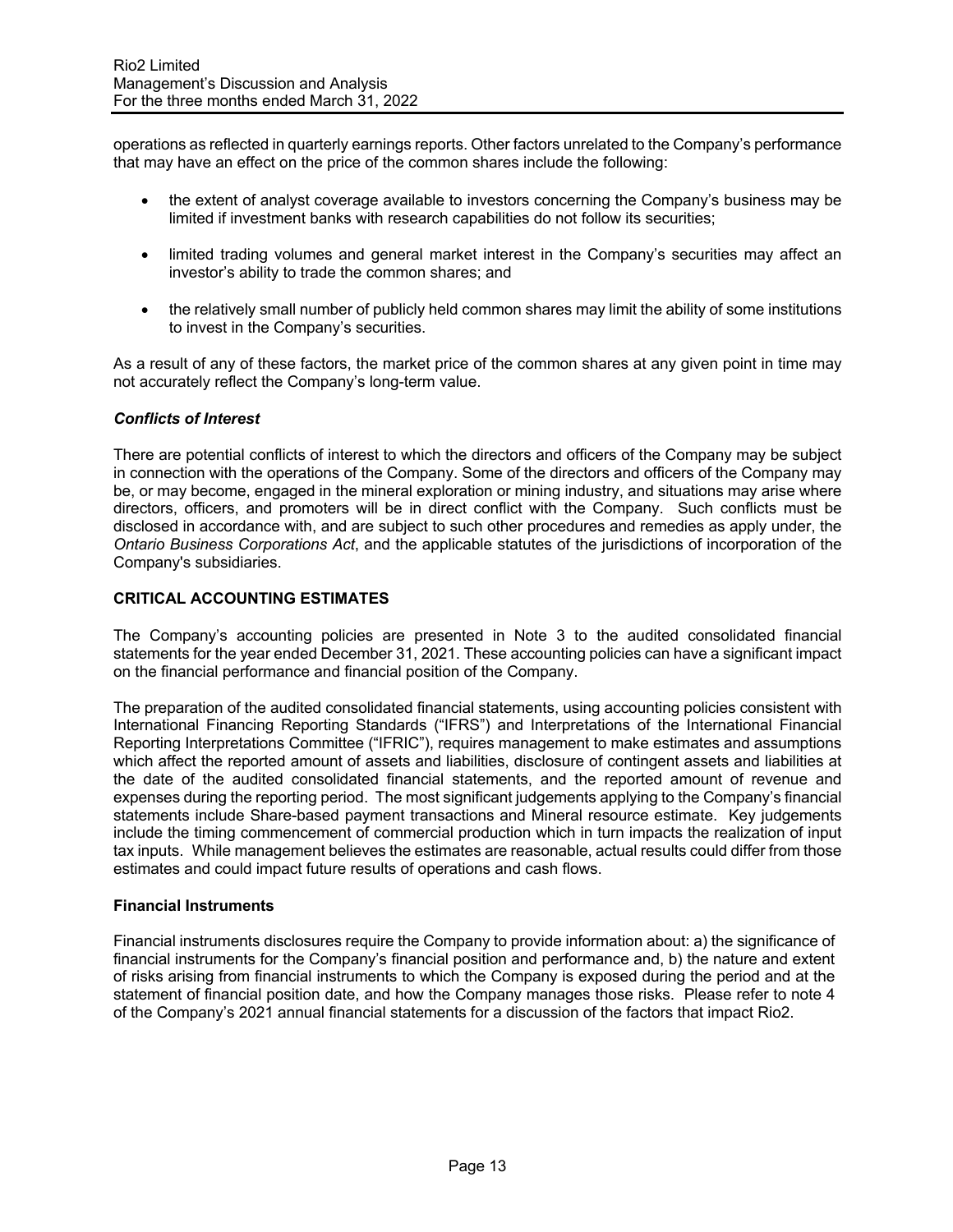## **CHANGES IN ACCOUNTING POLICIES AND DISCLOSURES**

#### Accounting standards issued but not yet applied

The Company has not applied the following revised IFRS that have been issued but were not yet effective at March 31, 2022.

### IAS 12 - Income Taxes

In May 2021, the IASB issued Deferred Tax related to Assets and Liabilities arising from a Single Transaction, which amended IAS 12 Income Taxes. The amendments will become effective January 1, 2023. The Company is assessing the impact of the amendment and does not expect it to have a significant effect on the Company's financial statements.

#### IFRS 17 – Insurance Contracts

IFRS 17 establishes the principles for the recognition, measurement, presentation and disclosure of insurance contracts within the scope of the standard. The objective of IFRS 17 to ensure that an entity provides relevant information that faithfully represents those contracts. This information gives a basis for users of financial statements to assess the effect that insurance contracts have on the entity's financial position, financial performance and cash flows. The standard is effective for periods beginning on or after January 1, 2023. The Company has not yet assessed the future impact of this new standard on its financial statements.

### **MATERIAL LEGAL PROCEEDINGS**

The Company is not a party to any legal proceedings.

### **EXECUTIVE TEAM**

| Alexander Black                       | - Chief Executive Officer, President and Director                                                                                   |
|---------------------------------------|-------------------------------------------------------------------------------------------------------------------------------------|
| Andrew Cox                            | - Executive Vice President – Chief Operating Officer                                                                                |
| Kathryn Johnson<br>Jose Luis Martinez | - Executive Vice President – Chief Financial Officer and Corporate Secretary<br>- Executive Vice President – Chief Strategy Officer |
|                                       |                                                                                                                                     |

# **BOARD OF DIRECTORS**

| Dr. Klaus Zeitler  | - Chairman and Director                           |
|--------------------|---------------------------------------------------|
| Alexander Black    | - Chief Executive Officer, President and Director |
| Drago Kisic        | - Director                                        |
| Ram Ramachandran   | - Director                                        |
| Sidney Robinson    | - Director                                        |
| Albrecht Schneider | - Director                                        |

### **OUTSTANDING COMMON SHARES, OPTIONS, RESTRICTED SHARE UNITS AND WARRANTS**

As at May 4, 2022 there were 256,729,713 issued and fully paid common shares.

#### Stock Options

The following table summarizes the Company's stock options as at May 4, 2022: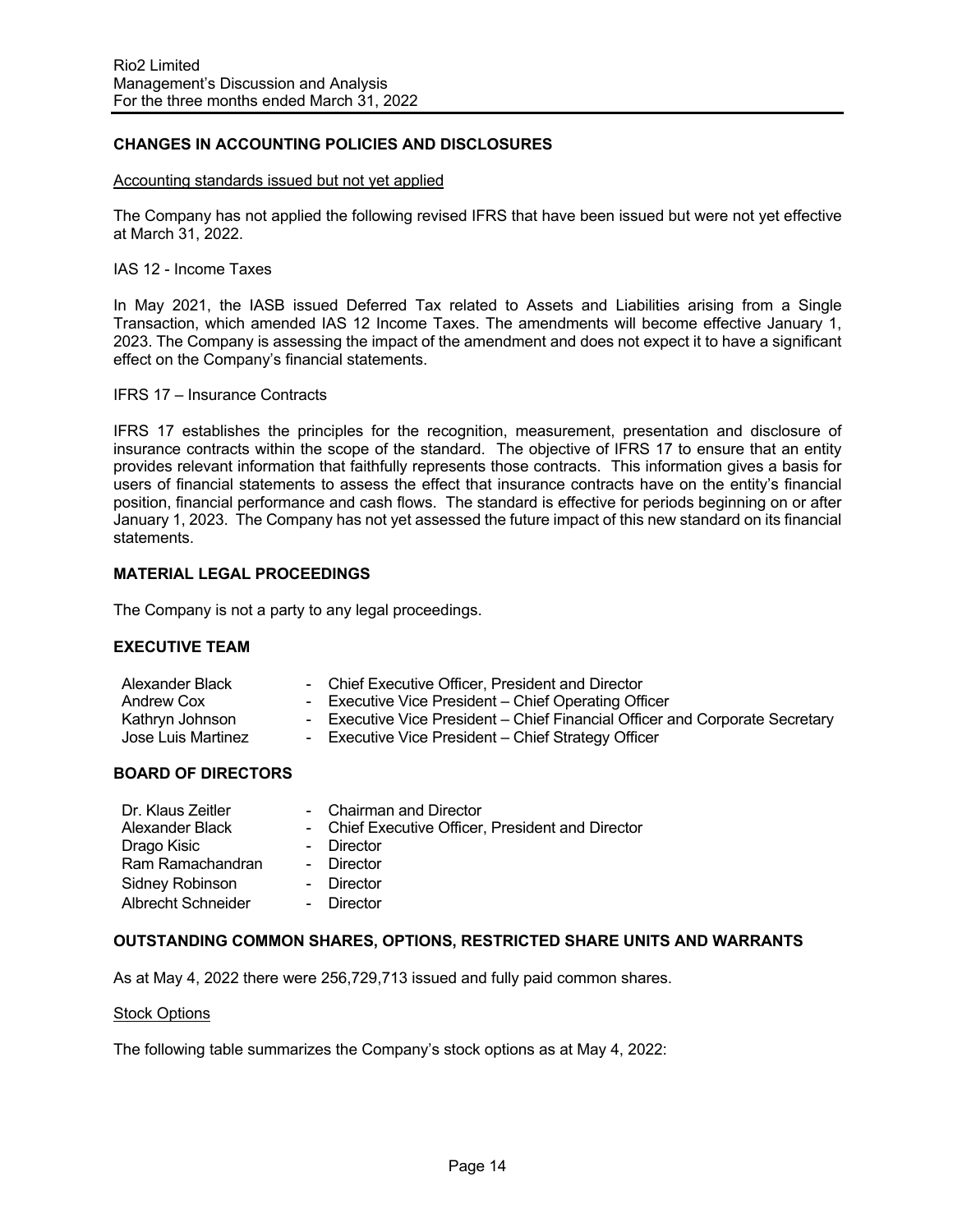|                      | Outstanding                                     |                                                         | <b>Exercisable</b>   |                                                         |
|----------------------|-------------------------------------------------|---------------------------------------------------------|----------------------|---------------------------------------------------------|
| Number of<br>Options | Weighted average remaining<br>contractual years | Weighted average<br>exercise price<br>CAD <sub>\$</sub> | Number of<br>Options | Weighted average<br>exercise price<br>CAD <sub>\$</sub> |
| 166.675              | 0.06                                            | 2.56                                                    | 166,675              | 2.56                                                    |
| 333.350              | 0.32                                            | 1.66                                                    | 333.350              | 1.66                                                    |
| 733.370              | 0.89                                            | 0.82                                                    | 733,370              | 0.82                                                    |
| 1.840.000            | 1.39                                            | 0.65                                                    | 1.840.000            | 0.65                                                    |
| 5.380.000            | 2.34                                            | 0.55                                                    | 3,653,333            | 0.55                                                    |
| 3.650.000            | 3.13                                            | 0.65                                                    | 1,316,667            | 0.65                                                    |
| 4,200,000            | 4.37                                            | 0.65                                                    |                      | 0.65                                                    |
| 2,100,000            | 4.71                                            | 0.65                                                    |                      | 0.65                                                    |
| 18.403.395           | 3.02                                            | 0.66                                                    | 8.043.395            | 0.70                                                    |

Each option entitles the holder to purchase one common share for a period of five years from the date of grant. The options granted by Rio2 vest 1/3 equally over a three-year period. The grant of the RSUs and options are subject to the terms of the Share Incentive Plan and the Stock Option Plan respectively, and final regulatory approval and if applicable, shareholder approval.

#### Restricted Share Units

RSU outstanding as of May 4, 2022 are as follows:

| Number of RSUs |
|----------------|
| 500,000        |
| (183, 333)     |
| 316.667        |
| 133,333        |
| (133, 333)     |
| 183,334        |
| 183,334        |
|                |
|                |

The RSUs, which original terms saw a vesting schedule of 1/3 equally over a three-year period, include a time-based and a performance-based component with a multiplier as determined by the Company's Board of Directors, and entitle the holder to an amount computed by the value of a notional number of common shares designated in the award.

The RSUs may be settled in equity instruments, or cash, at the sole discretion of the Company. The choice to settle in equity instruments does not have any commercial substance and the Company does not have a past practise of settling in cash.

On June 30, 2021, 133,333 RSUs were settled via the issuance of common shares of the Company. A multiplier of 2 was awarded, therefore, a total of 266,666 common shares of the Company were issued on July 26, 2021.

On September 9, 2021, 50,000 RSUs were settled via the issuance of common shares of the Company. A multiplier of 2 was awarded, therefore, a total of 100,000 common shares of the Company were issued on September 9, 2021.

On January 4, 2022, 133,333 RSUs were settled. A multiplier of 2 was approved by the board of directors and therefore, 266,666 common shares were issued.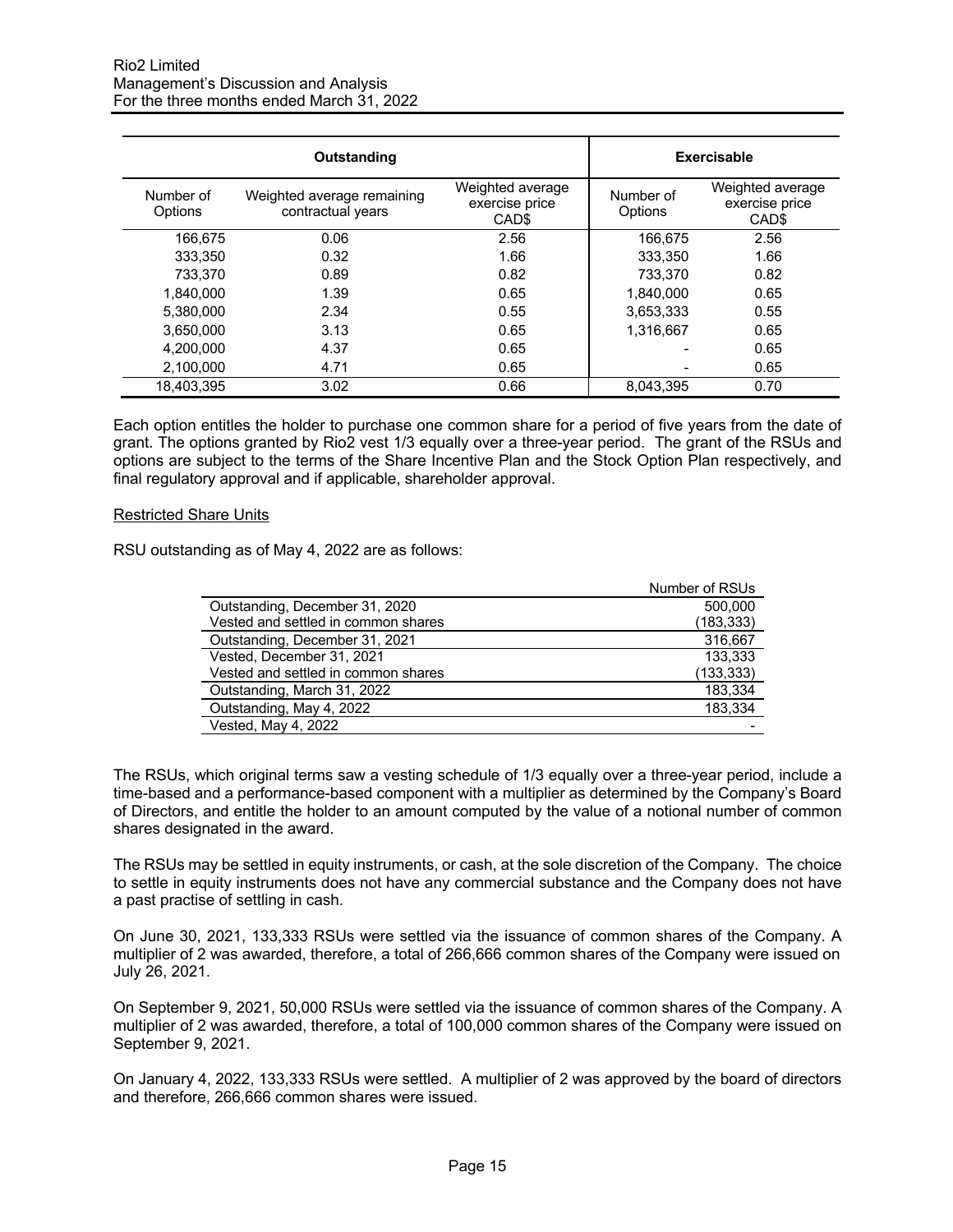## Warrants

Warrants outstanding as of May 4, 2022 were:

| Expiry dates    | Number of warrants | Conversion price |  |
|-----------------|--------------------|------------------|--|
| August 13, 2022 | 25,872,886         | CAD\$0.50        |  |

Movements in the number of warrants outstanding and their related weighted average exercise prices are as follows:

|                                |               |                   | Weighted average |
|--------------------------------|---------------|-------------------|------------------|
|                                | Number of     |                   | exercise price   |
|                                | warrants      |                   |                  |
| Outstanding, December 31, 2020 | 38,888,472    | CAD\$             | 0.54             |
| Exercised                      | (9, 162, 256) |                   | 0.65             |
| Expired                        | (1,726,766)   |                   | 0.65             |
| Outstanding, December 31, 2021 | 27,999,450    | CAD <sub>\$</sub> | 0.50             |
| Exercised                      | (2,081,564)   |                   | 0.50             |
| Outstanding, March 31, 2022    | 25,917,886    | CAD <sub>\$</sub> | 0.50             |
| Exercised                      | (45,000)      |                   | 0.50             |
| Outstanding, May 4, 2022       | 25,872,886    | CAD <sub>\$</sub> | 0.50             |

## **QUALIFIED PERSONS**

Enrique Garay, MSc P.Geo/FAIG, Senior Vice President - Geology is the Qualified Person for the Company.

### **TECHNICAL INFORMATION**

Where appropriate, certain information contained in this MD&A regarding the Company's Fenix Gold Project or in a document incorporated or deemed to be incorporated by reference herein updates information from the report entitled "Amended and Restated Pre-feasibility Study for the Fenix Gold Project" dated August 4, 2021, prepared by Raul Espinoza (QP) MAusIMM CP(Min), Anthony Maycock (QP) P.Eng., Dr. Greg Corbett (QP) FMAIG, Denys Parra (QP) SME, Registered Member and Andres Beluzan (QP) Chilean Mining Commission, Registered Member and addressed to Rio2 Limited (the "Fenix Technical Report"). Any updates to the scientific or technical information derived from the Fenix Technical Report and any other scientific or technical information contained in this MD&A were approved by Enrique Garay, MSc P.Geo/FAIG, a "Qualified Person" under National Instrument 43-101 and an officer of the Company.

### **FORWARD-LOOKING INFORMATION**

This MD&A contains certain statements that may constitute "forward-looking statements." All statements, other than statements of historical fact, included herein, including but not limited to, statements regarding future anticipated property acquisitions, the nature of future anticipated exploration programs and the results thereof, discovery and delineation of mineral resources/reserves, business and financing plans and business trends, are forward-looking statements. Although the Company believes that such statements are reasonable, it can give no assurance that such expectations will prove to be correct.

Forward-looking statements are typically identified by words such as: believe, expect, anticipate, intend, estimate, postulate and similar expressions, or which by their nature refer to future events. The Company cautions investors that any forward-looking statements by the Company are not guarantees of future performance, and that actual results may differ materially from those in forward looking statements as a result of various factors, including, but not limited to, variations in the nature, quality and quantity of any mineral deposits that may be located, variations in the market for, and pricing of, any mineral products the Company may produce or plan to produce, the Company's inability to obtain any necessary permits, consents or authorizations required for its activities, the Company's inability to produce minerals from its